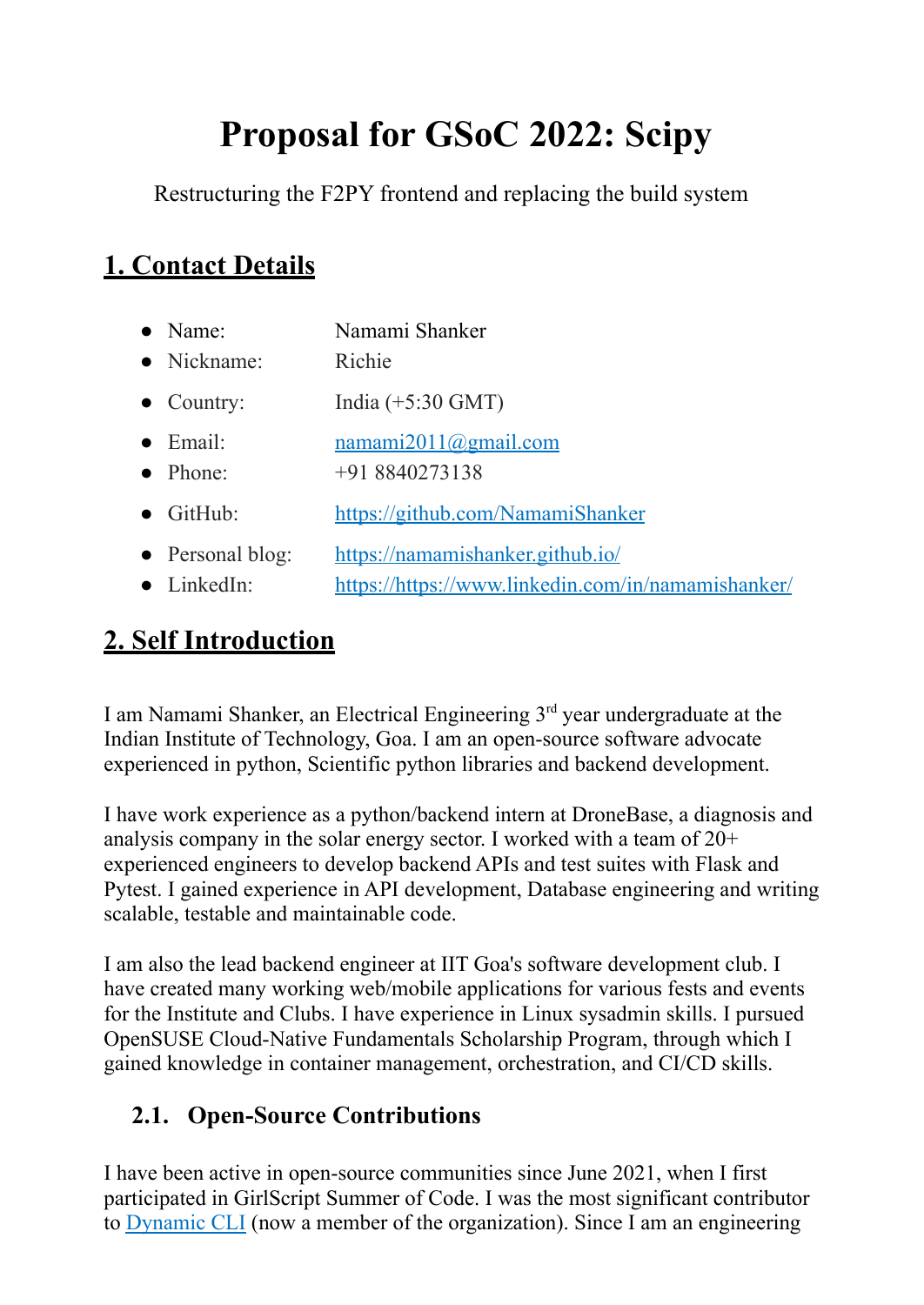student, I drifted towards Scientific Python libraries. I started tracking Scipy's issues and submitting pull requests while communicating with the maintainers. I have been striving towards making meaningful contributions while learning continuously since the start of my involvement with the Scientific Python community.

The following are my contributions to the SciPy community (chronological): -

- 1. DEP: Remove usage of [numpy.compat](https://github.com/scipy/scipy/pull/14009)
- 2. DOC: Remove link to alpha in [scipy.stats.dirichlet](https://github.com/scipy/scipy/pull/14200)
- 3. BUG: Update chi\_gen to use [scipy.special.gammaln](https://github.com/scipy/scipy/pull/15107)
- 4. BUG: Fix owens t [function](https://github.com/scipy/scipy/pull/15272) when a tends to infinity
- 5. Fix incorrect error message in [multivariate\\_normal](https://github.com/scipy/scipy/pull/15579)
- 6. ENH: Add freezability to remaining multivariate [distributions](https://github.com/scipy/scipy/pull/15653)
- 7. ENH: stats: Add freezability to [unitary\\_group](https://github.com/scipy/scipy/pull/15671)
- 8. ENH: stats: Implement frozen [random\\_correlation](https://github.com/scipy/scipy/pull/15681)

I have started working on the F2PY module within NumPy and have contributed a documentation page: -

1. DOC: Add F2PY tests [documentation](https://github.com/numpy/numpy/pull/21330)

Apart from this, I have been in constant touch with maintainers regarding goals of SciPy, upcoming projects etc. I was introduced to F2PY through SciPy's idea-list for GSoC. I started studying it and discussed many of my ideas with Mr Rohit Goswami. I have written the following articles while studying F2PY: -

- 1. Building fast [libraries:](https://namamishanker.github.io/posts/scipy_fortran_f2py/) NumPy and SciPy
- 2. [F2PY](https://namamishanker.github.io/posts/f2py_tests/) Tests

# **3. Project**

# **3.1. Project Name**

Restructuring the F2PY frontend and replacing the build system.

# **3.2. Project Description**

F2PY is an open-source utility that provides an easy connection between Python and Fortran languages. Initially, F2PY developed outside the NumPy repository and was imported into NumPy around 2007. It has not had any major releases since 2009, ever since it became feature-complete for Fortran 77. Beginners browsing its codebase in the current state might find it challenging to read, understand and contribute. The frontend of F2PY is a handwritten command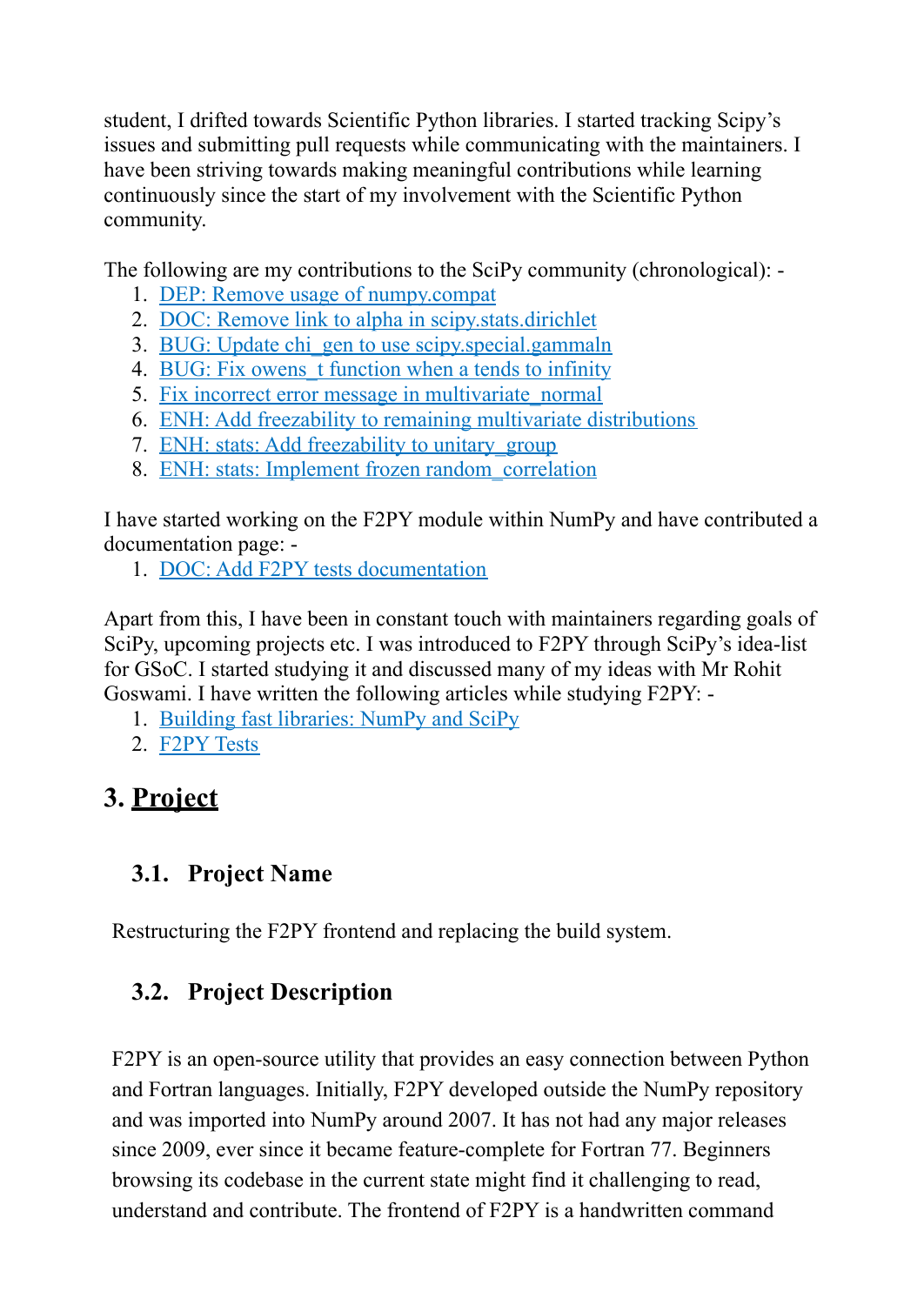line parser that predates the intrinsic 'argparse' module (introduced in Python 3.2, 2011) by several years.

I propose modernising the CLI with the "argparse" python library, simplifying the frontend codebase and making it more developer-friendly to contribute to (discussed in sec. [3.3.1](#page-2-0)).

Since "np.distutils" is set for deprecation, I propose adding an option to build the F2PY's generated CPython extension modules with Meson. Meson will significantly speed up building standalone extension modules through the F2PY CLI. There is no change proposed to the process of generating C and Fortran wrappers from Fortran source files. Generation of the source code for integration in Python projects will be carried out in the same way. Currently, "np.distutils" is used by F2PY to build generated extension modules. Adding a Meson backend will provide faster builds and long-term backend support for F2PY (discussed in sec. [3.3.3](#page-2-1)).

Additionally, I plan to re-implement the class-based test-suite of F2PY in a modern pytest manner and add a developer's guide to F2PY (discussed in [sec.](#page-2-2) [3.3.2](#page-2-2)).

## **3.3. Predesign**

- <span id="page-2-0"></span>**3.3.1.CLI Design:** F2PY uses "[f2py2e.py](https://github.com/HaoZeke/numpy/blob/f2py2eTests/numpy/f2py/f2py2e.py)" as a CLI interface to parse user input. " $\frac{12}{2}y\arg py$ " is an ongoing re-implementation of this CLI using the "argparse" module, but it needs to be completed. I intend to complete this rewrite and provide a modernised, developer-friendly CLI. Additionally, I plan to deliver developer-guide documentation and a test suite covering the CLI.
- <span id="page-2-2"></span>**3.3.2.Test suite Design:** F2PY's current test suite predates "pytest" and does not use fixtures. I shall work on refactoring the existing test suite, using pytest features such as fixtures, setups and tear-downs.
- <span id="page-2-1"></span>**3.3.3.Backend design:** F2PY currently uses "np.distutils" for compiling generated C files. Since it is to be deprecated, I intend to work on the addition of a flag that will switch the build backend to Meson for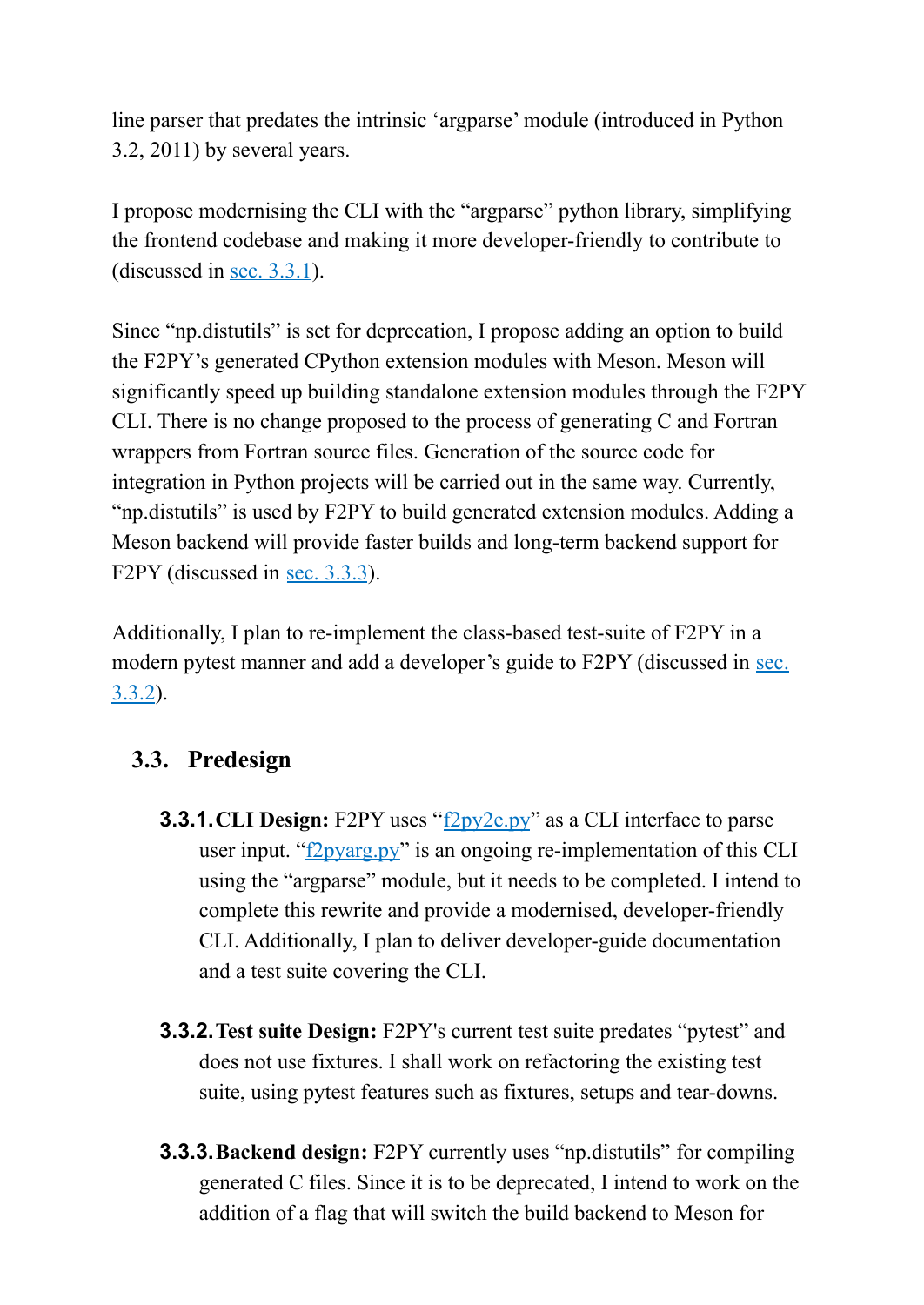F2Py modules.

As discussed with the NumPy developer community and noted in the documentation, the goal is to transition gradually. F2PY will support both "np.distutils" and "meson" building options for testing, after which the former can be removed completely.

**Detailed back-end proposal:** F2PY is primarily used for signature file generation (-h flag), extension module construction (-m flag), and module building (-c flag). The new CLI will not require extensive refactoring of files pertaining to the first two features. However, compiling and building modules (Ex - ["f2py2e.py:run\\_compile](https://github.com/numpy/numpy/blob/main/numpy/f2py/f2py2e.py#L499)") will receive heavy refactoring to incorporate meson building.

I plan to create a template "meson.build.src" file that the CLI will use to generate a custom build file. The refactored "run\_compile" method will generate a new "meson.build" file and invoke meson to build a shared library from the generated C extension module.

**3.3.4. Technology Roadmap:** I will continue to use the Python internal "argparse" module to design the CLI. "pytest" will be used to add tests for the CLI and modernise the existing test suite. Meson will be required to build C extension modules with F2PY.

# **1. Post GSoC:**

The following are some topics I would like to continue working on after the end of GSoC: -

- **Add pyf file support to Meson.** Meson does not natively support or understand "pyf" files. Cython was added very recently. I would like to add F2PY support to meson to natively parse "pyf" files.
- **● Derived types support.** Over the course of my conversations with the F2PY development team in NumPy, I felt that the lack of modern derived type support holds F2PY back. I want to get involved in adding this support and make F2PY more general purpose.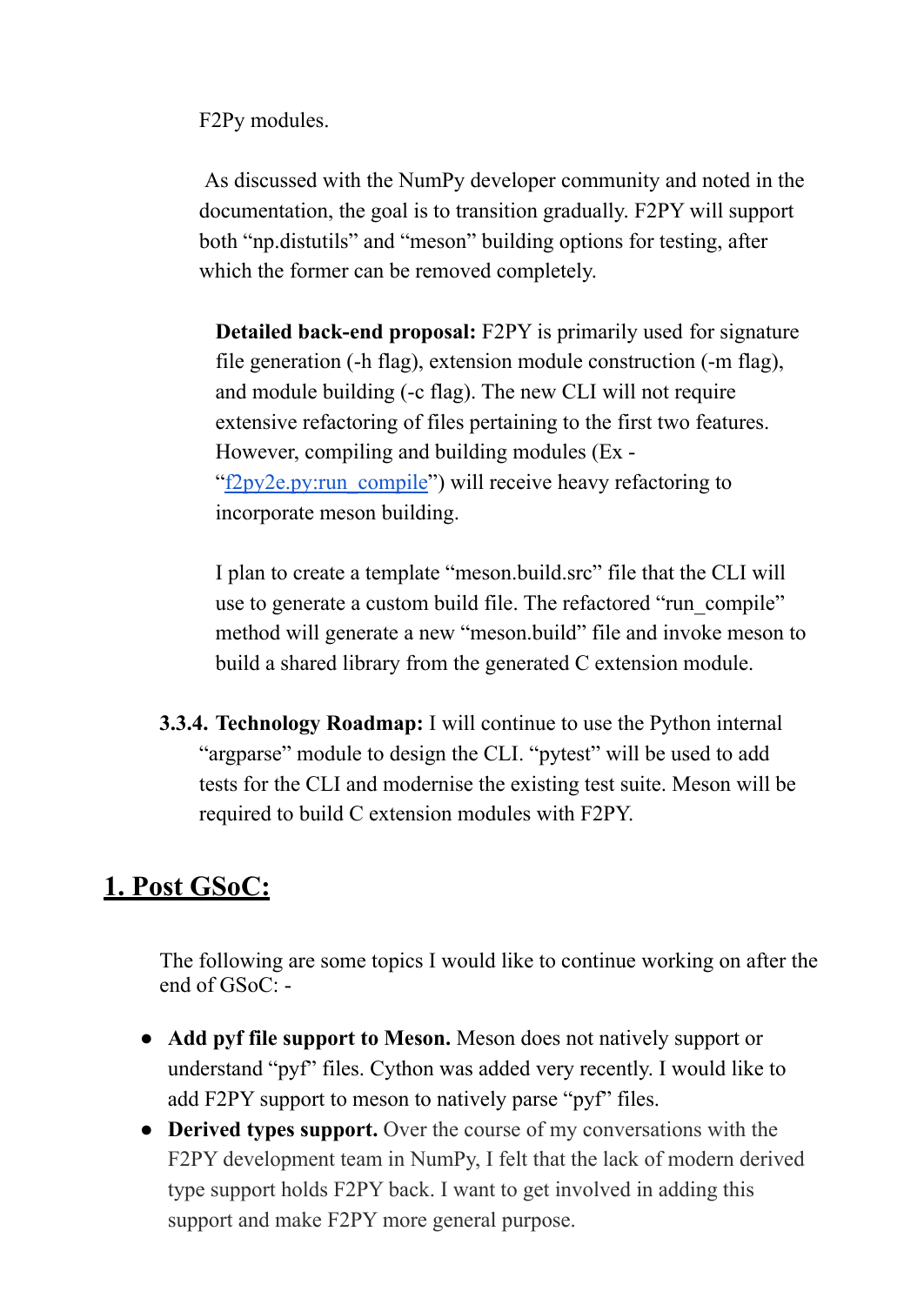- **● Improve docs, add tests and fix bugs.** I shall remain active in the Scientific Python community. This project will tremendously increase my programming skills and knowledge. I will keep maintaining F2PY and want to extend my support to Numpy and Scipy as much as I can.
- **● Maintaining Scipy.** SciPy was the first open-source software to which I contributed. I learned so much from its community, and I will continue to help maintain and improve SciPy. I will continue my work on the "stats" module as detailed in my discussion with Matt [Haberland.](https://github.com/scipy/scipy/pull/15681)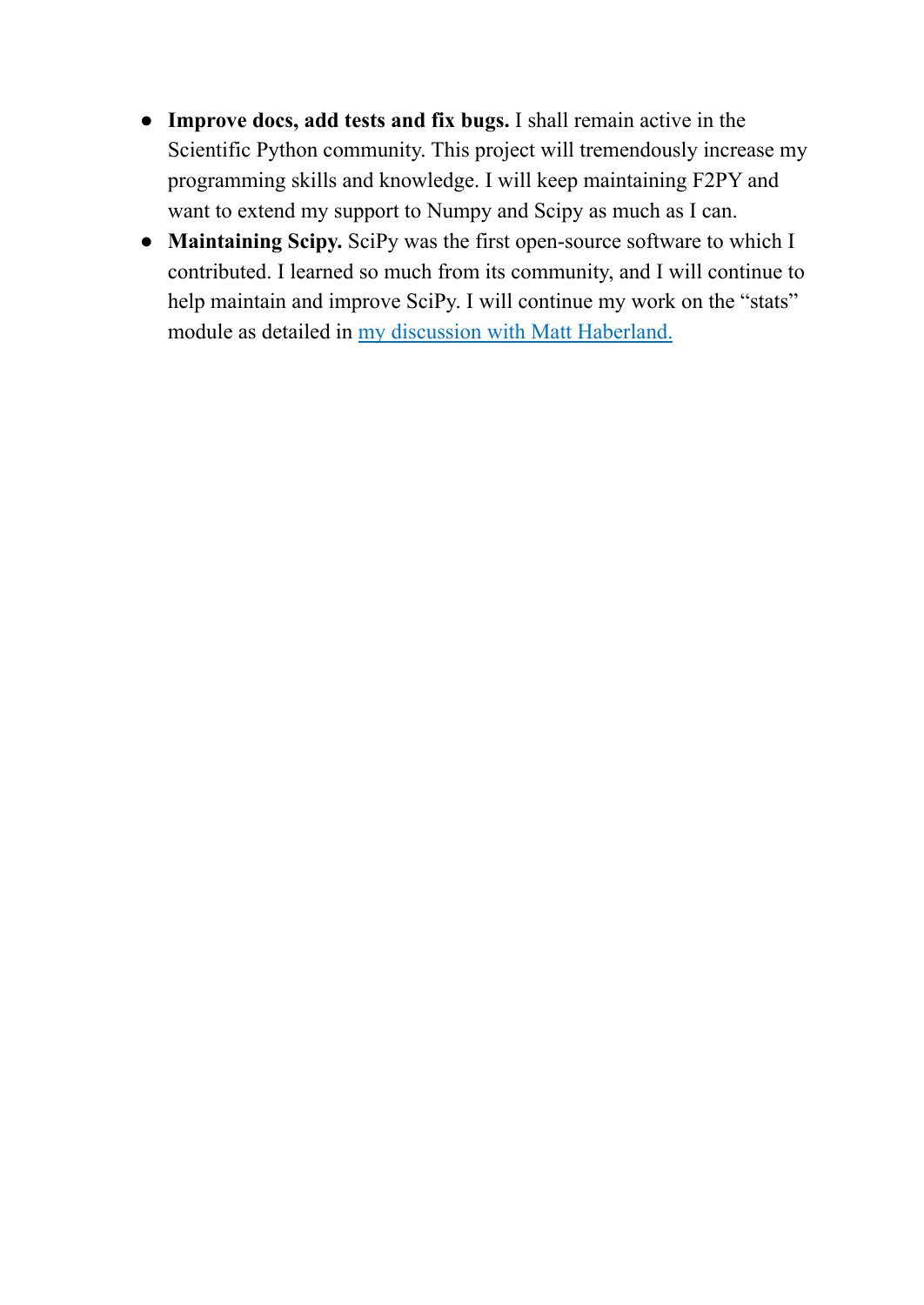# **2. Timeline**

## **2.1. Community Bonding Period (May 20 – June 12)**

- Introduce myself and this project on NumPy, SciPy and GSoC mailing list.
- Remain in constant touch with my mentors using Slack. Set up user requirements and discuss the design details with mentors.
- Discuss with mentors the implementation plan.
- Try to fix bugs to understand F2PY's source code.
- Thoroughly study Meson's [documentation](https://mesonbuild.com/Manual.html) and understand its usage.
- Set up dev environment and my blog page for TODO list and weekly report.

## **2.2. Official Coding Period (June 13 – September 4)**

#### **Week 1 - 2 (June 13 – June 25)**

- Complete the existing **[f2pyarg.py](https://github.com/HaoZeke/numpy/blob/argparse_f2py/numpy/f2py/f2pyarg.py)**. Implement missing functionalities like compile, link etc.
- Refactor the "run\_compile" method for the "*np.distutils*" backend.
- Discuss linking issues and to-be-deprecated flags with the mentor and implement solutions.

#### **Week 3 - 4 (June 27 – July 9)**

- Start working on existing test f2py2e.py. Implement remaining tests, enhance existing failing tests and increase test coverage.
- Communicate with the mentor and maximise tests for f2py CLI.

#### **Week 5 (July 11 – July 16)**

- Add developer documentation for F2PY. Will contain files *"f2py-developer.rst"* and *"f2py-test.rst"* explaining file structure, the functionality of F2PY and its test suite, respectively.
- Start refactoring F2PY's test suite in a modern fixture-based style.

#### **Week 6 (July 18 – July 23)**